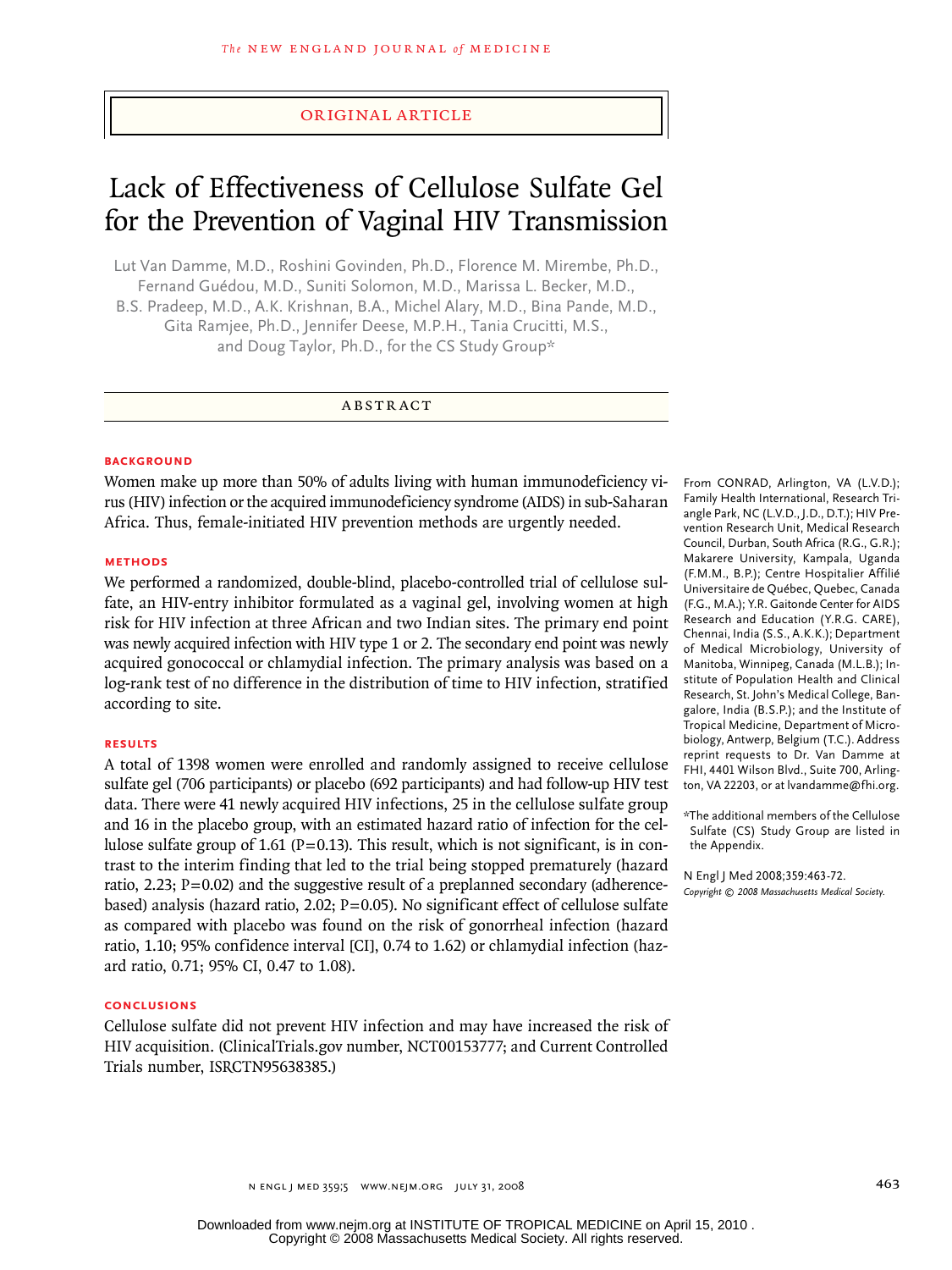HE JOINT UNITED NATIONS PRO-<br>gramme on HIV/AIDS estimates that there<br>were 33.2 million people living with infec-<br>tion with human immunodeficiency virus (HIV) or gramme on HIV/AIDS estimates that there were 33.2 million people living with infecthe acquired immunodeficiency syndrome (AIDS) in 2007; 15.4 million of these were women. $1$  In sub-Saharan Africa, women make up more than 50% of the people living with HIV infection or AIDS. Sociocultural norms often make negotiating about condom use impossible for women. Male circumcision has recently been proven effective in preventing HIV infection<sup>2-4</sup> but is under men's control.

Topical microbicides are being investigated for HIV prevention. One such microbicide is cellulose sulfate, an entry inhibitor with in vitro activity against multiple clades of HIV type 1 (HIV-1) and HIV type 2 (HIV-2) as well as *Neisseria gonorrhoeae* and *Chlamydia trachomatis*5 and which prevents simian–human HIV infection in macaques.<sup>6</sup> Several studies of women<sup>7-11</sup> have shown similar safety profiles between participants using a cellulose sulfate gel formulation and a control group. A tolerance study conducted in HIV-negative men found no difference in safety and tolerability between cellulose sulfate gel and a placebo gel,<sup>12</sup> although in another study of HIV-positive men, more penile tingling was reported in the cellulose sulfate group than in the placebo group.<sup>13</sup> In a noncomparative trial, the pregnancy rate among women using cellulose sulfate gel was similar to those found in historical studies of nonoxynol 9.<sup>14</sup>

We report the results of a randomized, doubleblind, placebo-controlled HIV prevention trial that was stopped prematurely after the independent data monitoring committee determined that cellulose sulfate gel may have increased the risk of HIV infection, as compared with placebo.

#### Methods

### **Participants**

Women were recruited at five sites: a community clinic and a clinic for sexually transmitted infections in Cotonou, Benin; the Y.R. Gaitonde Center for AIDS Research and Education (Y.R.G. CARE) in Chennai, India; the Medical Research Council in Durban, South Africa; the Mulago Hospital (Makarere University) in Kampala, Uganda; and in clinics in Mudhol and Jhamkandi in Karnataka, India (in collaboration with the Karnataka Health Promotion Trust, Bangalore).

To be enrolled in the study, a woman needed to provide written informed consent, have a negative HIV-antibody test, be at least 18 years old, have an average of at least three acts of vaginal intercourse per week, have had at least three different partners in the previous 3 months, and agree to come to the clinic for 12 monthly follow-up visits. A woman could not be enrolled if she had an allergy to latex or spermicides, was pregnant or wanted to become pregnant in the next year, used intravenous drugs, was participating in another trial, had already been screened for this trial, or had any condition that made her participation unsafe or that the investigator believed could complicate interpretation of the data. At each visit, women received counseling about reducing the risk of HIV infection, free condoms, and treatment for curable sexually transmitted infections according to local guidelines.

#### **Study Intervention**

Eligible women were randomly assigned to receive either 6% cellulose sulfate gel or placebo gel in a 1:1 ratio. The placebo used in the study was specifically designed to have no effect on vaginal flora or pathogens (including HIV) and was identical in appearance to the cellulose sulfate gel.15 The gels differed in one respect: the active gel had a pH of 7.5, whereas the placebo gel had a pH of 4.4.

Gel was delivered in 3.5-ml single-use opaque applicators. Women were asked to insert the gel into their vagina within 1 hour before each act of vaginal intercourse, during a period of 1 year. Women testing positive for pregnancy at one of their monthly visits had the product withdrawn until the pregnancy resolved but did not discontinue the trial.

Data were analyzed at Family Health International (Research Triangle Park, NC). The study was approved by the Institutional Review Board of the Eastern Virginia Medical School and by local ethics committees at the sites where women were recruited. All existing local regulatory bodies approved the study before it began. The trial was conducted under the Food and Drug Administration's Investigational New Drug application number 69,107.

#### **Objectives and Outcomes**

The primary objective of the trial was to assess the effectiveness of 6% cellulose sulfate gel in preventing male-to-female vaginal transmission of HIV.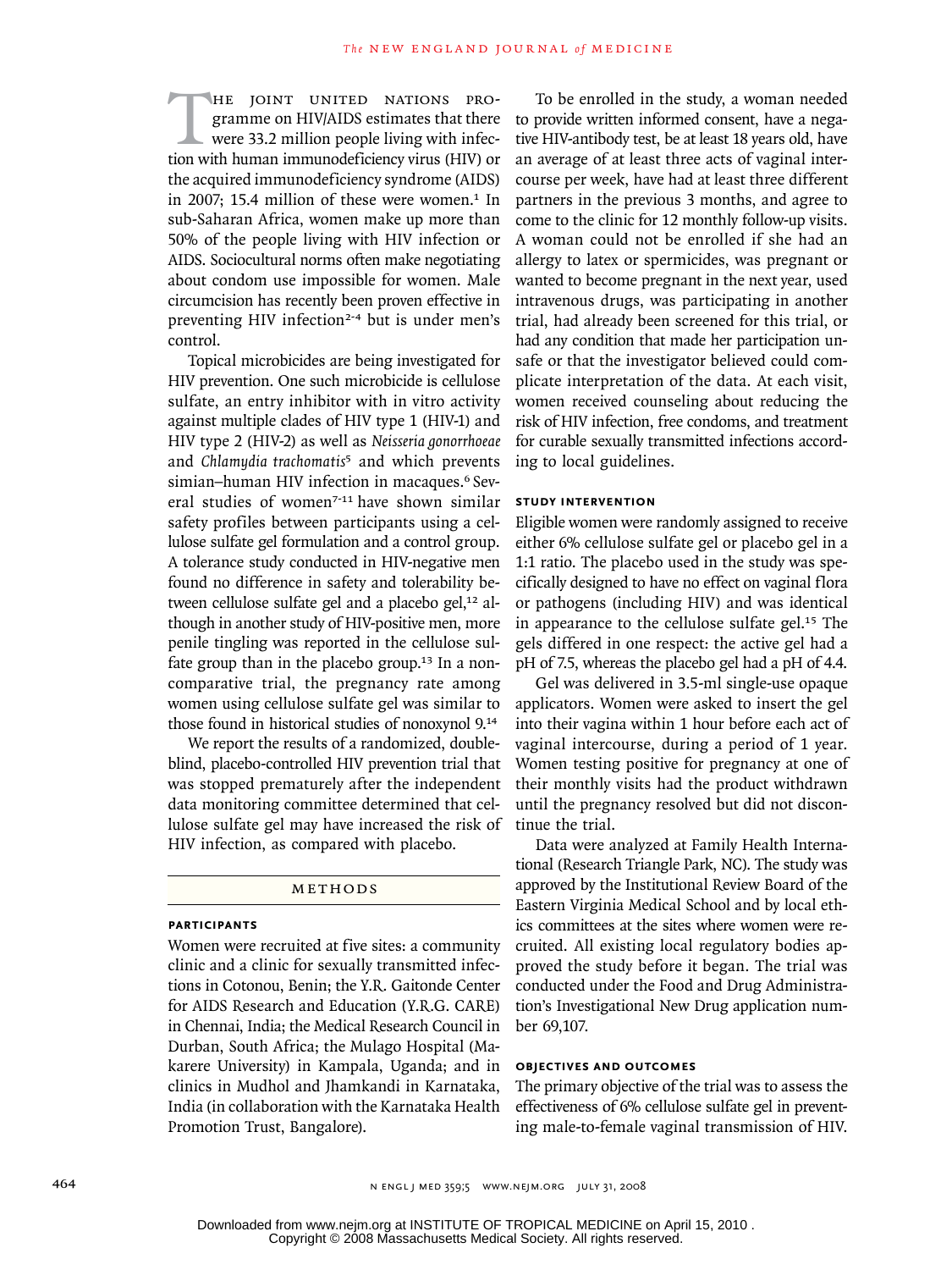The secondary objective was to assess the effectiveness of 6% cellulose sulfate gel in preventing male-to-female vaginal transmission of *N. gonorrhoeae* and *C. trachomatis*.

The primary outcome was newly acquired HIV-1 and HIV-2 infection, as determined by the presence of HIV antibodies in blood samples collected at months 1, 3, 6, 9, or 12 or at any visit at which the product was withdrawn. If a scheduled HIV test was missed, the woman was tested at her subsequent visit. For participants in whom seroconversion occurred within 3 months after enrollment, a polymerase-chain-reaction (PCR) test for HIV RNA was performed on an enrollment sample to confirm HIV-1–negative status at baseline; women found to be infected at enrollment were excluded from the analysis. A participant was considered to be infected if two of three rapid tests (Determine HIV-1/2, Abbott Laboratories; SD Bioline HIV 1/2, Standard Diagnostics; Uni-Gold HIV Recombinant, Trinity Biotech) performed consecutively on the same blood sample were positive or if there was a positive PCR result at her final visit. Patients in whom seroconversion occurred were referred for care either within the study clinic or to an outside hospital, with funding provided by CONRAD.

The secondary outcome was newly acquired genital gonococcal or chlamydial infection, as determined by a positive test for strand-displacement amplification (SDA, Becton Dickinson) in a cervical swab from one of the quarterly visits.

## **Methods to Enhance the Quality of Measurements**

Laboratory staff were trained in the performance of testing for HIV and for strand-displacementamplification by the central laboratory (Institute of Tropical Medicine, Antwerp, Belgium). Qualityassurance measures were also implemented: all HIV infections (except four, in patients for whom blood samples were not available), all positive strand-displacement-amplification results, and 10% of all negative strand-displacement-amplification results were verified at the Institute of Tropical Medicine. There were no equivocal results of HIV-antibody testing in the final database.

## **Number of Participants**

The study was designed to have a statistical power of 80% to conclude that cellulose sulfate is effective, on the basis of a one-sided test and a signifi-

cance level of 0.025. Enrollment of 2574 participants (1287 in each group) was planned, to achieve the 66 newly acquired infections required for the study to have a statistical power of 80%. This calculation assumed that the 12-month cumulative probability of HIV infection would be 4% in the placebo group, the cellulose sulfate regimen would reduce the risk of acquiring HIV by 50%, and at least 80% of participants would complete the study.

# **Interim Analysis and Stopping Rules**

The study protocol specified that the independent data monitoring committee would evaluate the data for the primary HIV end point for early signs of product effectiveness or potential harm after approximately half of the targeted number of HIV infections had occurred. The Lan–DeMets spending function<sup>16</sup> with O'Brien–Fleming boundaries<sup>17</sup> was to be used to preserve the type I error of concluding effectiveness with the use of a one-sided alpha level of 0.025. No attempt was made to control for the type I error for a test of harm. Instead, the independent data monitoring committee was asked to provide guidance if the interim one-sided P value was less than 0.10 in the direction of increased risk of HIV infection with the use of cellulose sulfate gel as compared with placebo.

# **Randomization, Concealment, and Blinding of Group Assignment**

The cellulose sulfate and placebo gels were each divided into three groups designated by color names to help maintain blinding (i.e., revealing one subgroup would not lead to the unblinding of all the data). The colors associated with each gel group were randomly assigned by a person not otherwise involved in the study, using a validated SAS software program (SAS Institute). Participants were assigned to the six color groups in equal ratios on the basis of a permuted-block randomization scheme with stratification according to clinic, with random block sizes of 12, 18, and 24. To conceal the group assignments, they were contained within sequentially numbered, sealed opaque envelopes that were kept in a secure office at each site. Participants who qualified for the study were assigned the next available randomization envelope. No envelopes were reused.

All participants, monitors, site staff, and central study staff were unaware of the group assignments. After the independent data monitoring

n engl j med 359;5 www.nejm.org july 31, 2008 465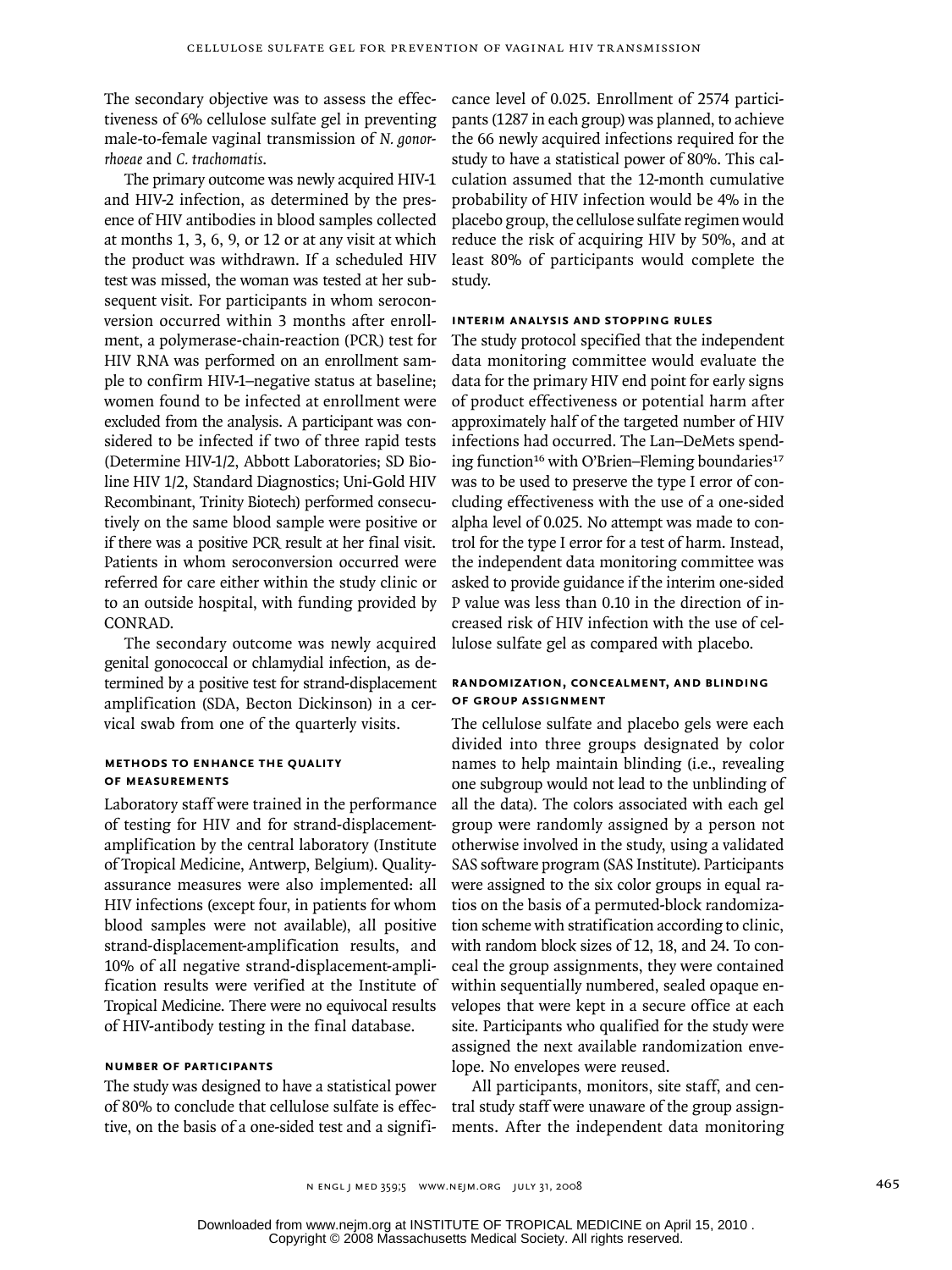

committee recommended that the trial be stopped, the lead statistician was made aware of the assignments to verify randomization procedures and interim analyses that had been conducted by an independent statistician. Once these were verified, the lead principal investigator was also made aware of the assignments. All participants, laboratory staff, site investigators, and other study staff remained unaware of the assignments until all final follow-up visits and HIV testing were completed.

# **Statistical Analysis**

The primary effectiveness analysis was based on a log-rank test of no difference between the cellulose sulfate group and the placebo group in the distributions of time to HIV infection, stratified according to site. For both primary and secondary outcomes, estimated hazard ratios and 95% confidence intervals were computed with the use of proportional-hazards regression models, stratified according to site. Cumulative probabilities of infection were estimated on the basis of the Kaplan– Meier method, and crude incidence rates were computed by dividing the number of events by the person-years of follow-up. All reported P values are two-sided. For the secondary outcomes, P values less than 0.05 were considered to indicate statistical significance. Owing to the asymmetric interim stopping boundaries used for the primary HIV outcome, however, only an effect in the direction of protection can be considered to be tightly controlled at the corresponding one-sided 0.025 significance level.

Only women without a postrandomization HIVtest result or women who were found to be infected with HIV at enrollment were excluded from effectiveness analyses. Estimated dates of infection were computed as the midpoint between the dates of a woman's first positive HIV test and her previous negative test. Data from women completing the study without acquiring an infection were censored 380 days after enrollment (1 year of follow-up plus a 2-week period during which the final visit could occur) or on the date of the final negative test result, whichever came first. Data from women who prematurely withdrew from the study or who were lost to follow-up were censored on the date of the last test result. A prespecified, secondary subgroup analysis permanently censored data from women at the time of the first documented interruption of product use. Numerous additional, unplanned subgroup analyses based on self-reported adherence and prod-

REG F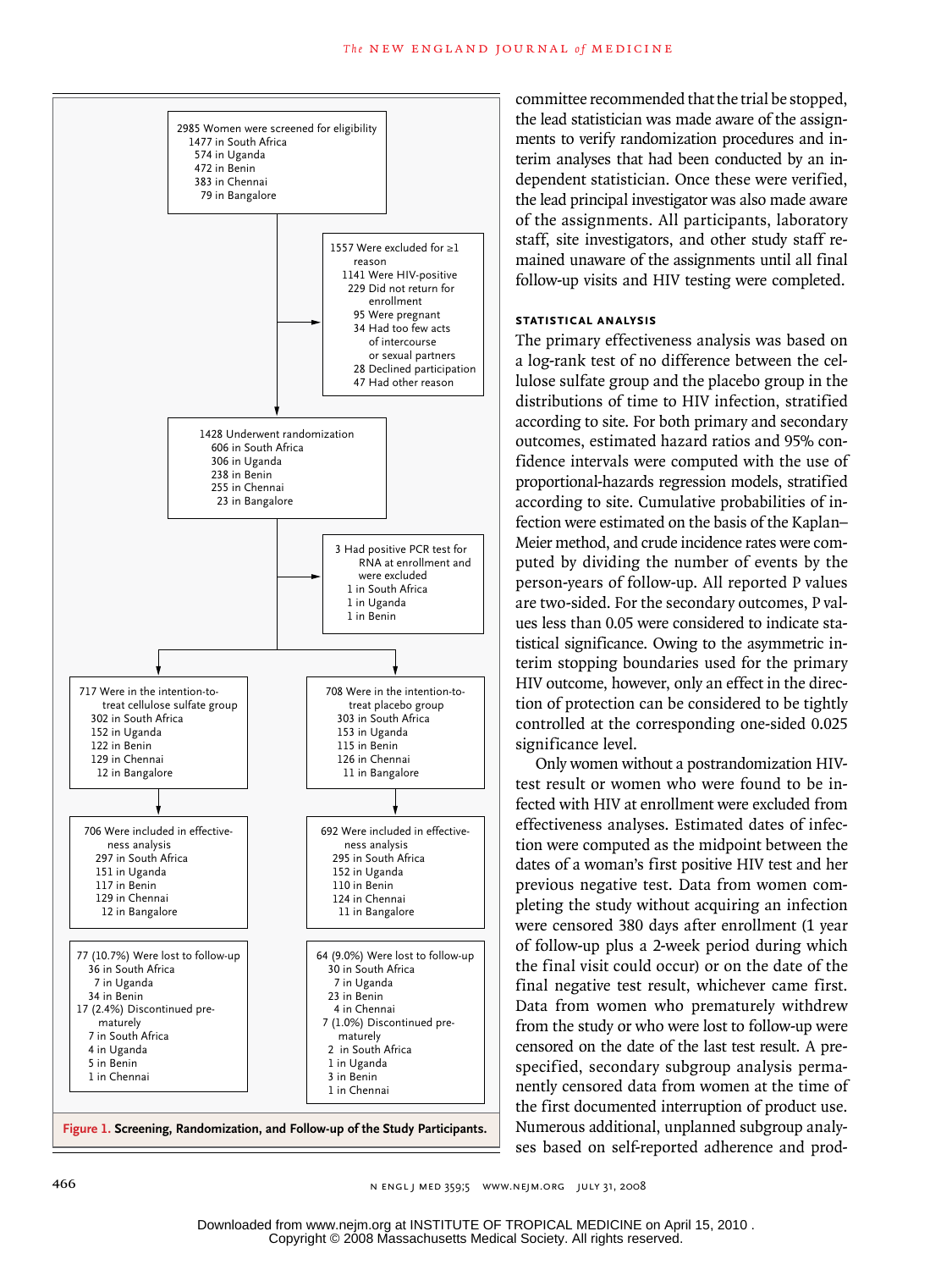| Table 1. Baseline Characteristics of Study Participants.*                     |                                         |                        |                       |  |  |  |
|-------------------------------------------------------------------------------|-----------------------------------------|------------------------|-----------------------|--|--|--|
| Characteristic                                                                | <b>Cellulose Sulfate</b><br>$(N = 717)$ | Placebo<br>$(N = 708)$ | Total<br>$(N = 1425)$ |  |  |  |
| $Age - yr$                                                                    |                                         |                        |                       |  |  |  |
| Median                                                                        | 28                                      | 29                     | 29                    |  |  |  |
| Interquartile range                                                           | $23 - 36$                               | $23 - 38$              | $23 - 37$             |  |  |  |
| Education - yr                                                                |                                         |                        |                       |  |  |  |
| Median                                                                        | 8                                       | 8                      | 8                     |  |  |  |
| Interquartile range                                                           | $5 - 11$                                | $5 - 11$               | $5 - 11$              |  |  |  |
| Married - no. (%)                                                             | 163 (22.7)                              | 164 (23.2)             | 327 (22.9)            |  |  |  |
| No. of partners in the 3 mo before screening                                  |                                         |                        |                       |  |  |  |
| Median                                                                        | 10                                      | 10                     | 10                    |  |  |  |
| Interquartile range                                                           | $3 - 90$                                | $3 - 96$               | $3 - 94$              |  |  |  |
| No. of acts of vaginal intercourse in the 7 days before screening             |                                         |                        |                       |  |  |  |
| Median                                                                        | $\overline{4}$                          | $\overline{4}$         | $\overline{4}$        |  |  |  |
| Interquartile range                                                           | $3 - 10$                                | $3 - 10$               | $3 - 10$              |  |  |  |
| Anal intercourse in the month before screening $-$ no. (%)                    | 30(4.2)                                 | 23(3.2)                | 53 $(3.7)$            |  |  |  |
| Condom used for last act of vaginal intercourse before screening -<br>no. (%) | 435 (60.7)                              | 434 (61.3)             | 869 (61.0)            |  |  |  |
| Hormonal contraception, IUD, or female sterilization - no. (%)                | 323 (45.0)                              | 309(43.6)              | 632 (44.4)            |  |  |  |
| History of irregular menses $-$ no. (%)                                       | 142 (19.8)                              | 125(17.7)              | 267 (18.7)            |  |  |  |
| History of pregnancy - no. (%)                                                | 645 (90.0)                              | 655 (92.5)             | 1300 (91.2)           |  |  |  |
| Positive STI test at screening - no. (%)                                      |                                         |                        |                       |  |  |  |
| Gonorrhea                                                                     | 29(4.0)                                 | 27(3.8)                | 56(3.9)               |  |  |  |
| Chlamydia                                                                     | 41(5.7)                                 | 48 (6.8)               | 89 (6.2)              |  |  |  |
| Trichomoniasis                                                                | 34(4.7)                                 | 45(6.4)                | 79 (5.5)              |  |  |  |
| Syphilis                                                                      | 31(4.3)                                 | 40(5.6)                | 71 (5.0)              |  |  |  |

\* Data from three participants are not shown here; after enrollment, they were found to have been infected with HIV at the time of enrollment. IUD denotes intrauterine device, and STI sexually transmitted infection.

uct-exposure data were conducted, but no adjustment for multiple testing was made.

# **RESULTS**

## **Recruitment and Follow-up**

Each participant came to the clinic for screening, enrollment (within 28 days after screening), and up to 12 monthly follow-up visits. The first participant enrolled on July 20, 2005, in Uganda, and the last participant enrolled on January 25, 2007, in Bangalore. The last follow-up visit occurred on March 31, 2007.

A total of 2985 women were screened, of whom 1428 were enrolled and randomly assigned to a study group (Fig. 1). Three women who tested negative for HIV at enrollment and tested positive by month 3 were excluded from all analyses because their blood samples obtained at enrollment were positive for HIV-1 RNA on PCR testing. Another 27 women had no HIV results after enrollment, leaving 1398 women (706 receiving cellulose sulfate gel and 692 receiving placebo) whose data were included in the primary effectiveness analysis. A total of 141 of the 1428 women (9.9%) were lost to follow-up and another 24 (1.7%) discontinued the study prematurely.

## **Baseline Characteristics and Product Use**

The two groups were similar with respect to demographic characteristics, medical history, and self-reported sexual behavior at baseline (Table 1). Self-reported sexual activity was considerably higher in Benin and Uganda than in South Africa, Chennai, or Bangalore (Table 2).

The reported rates of condom and gel use were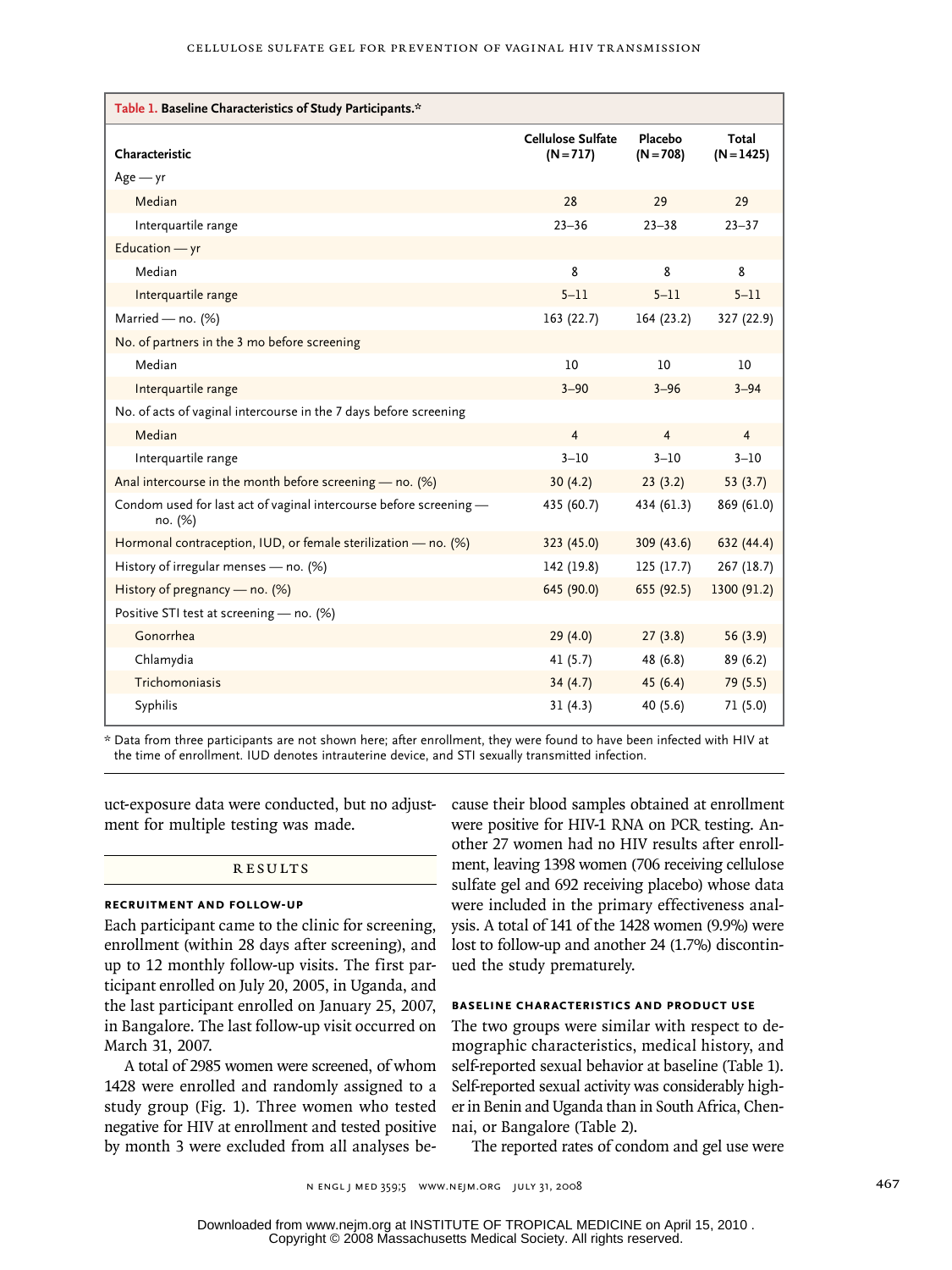| Table 2. Sexual Behavior and Product Use Reported in the 7 Days before Each Follow-up Visit. |                                                                                          |                                         |                                     |                |                      |                                                |
|----------------------------------------------------------------------------------------------|------------------------------------------------------------------------------------------|-----------------------------------------|-------------------------------------|----------------|----------------------|------------------------------------------------|
| Site and Group                                                                               | No. of<br>Participants                                                                   | Median No. of<br><b>Sexual Partners</b> | Median No. of<br><b>Sexual Acts</b> | <b>Gel Use</b> | <b>Condom Use</b>    | <b>Gel Use When</b><br><b>Condoms Not Used</b> |
|                                                                                              |                                                                                          |                                         |                                     |                | % of all sexual acts | % of sexual acts<br>without condom             |
| <b>Benin</b>                                                                                 |                                                                                          |                                         |                                     |                |                      |                                                |
| Cellulose sulfate                                                                            | 117                                                                                      | 17.9                                    | 20.1                                | 94.1           | 96.2                 | 32.0                                           |
| Placebo                                                                                      | 110                                                                                      | 21.2                                    | 23.5                                | 95.2           | 97.7                 | 40.4                                           |
| South Africa                                                                                 |                                                                                          |                                         |                                     |                |                      |                                                |
| Cellulose sulfate                                                                            | 297                                                                                      | 1.6                                     | 4.0                                 | 92.4           | 92.1                 | 80.4                                           |
| Placebo                                                                                      | 295                                                                                      | 1.8                                     | 4.2                                 | 93.9           | 94.3                 | 70.6                                           |
| Uganda                                                                                       |                                                                                          |                                         |                                     |                |                      |                                                |
| Cellulose sulfate                                                                            | 151                                                                                      | 17.5                                    | 19.8                                | 83.8           | 97.5                 | 53.2                                           |
| Placebo                                                                                      | 152                                                                                      | 19.1                                    | 21.3                                | 80.8           | 97.5                 | 55.3                                           |
| Chennai                                                                                      |                                                                                          |                                         |                                     |                |                      |                                                |
| Cellulose sulfate                                                                            | 129                                                                                      | 4.2                                     | 6.2                                 | 78.3           | 82.7                 | 17.7                                           |
| Placebo                                                                                      | 124                                                                                      | 4.0                                     | 5.4                                 | 75.5           | 79.1                 | 22.3                                           |
| <b>Bangalore</b>                                                                             |                                                                                          |                                         |                                     |                |                      |                                                |
| Cellulose sulfate                                                                            | 8                                                                                        | 4.7                                     | 5.8                                 | 94.5           | 100                  |                                                |
| Placebo                                                                                      | 10                                                                                       | 5.7                                     | 8.0                                 | 98.6           | 100                  |                                                |
| All                                                                                          |                                                                                          |                                         |                                     |                |                      |                                                |
| Cellulose sulfate                                                                            | 702                                                                                      | 3.5                                     | 6.7                                 | 87.4           | 95.3                 | 45.9                                           |
| Placebo*<br>$\cdot$ $\cdot$ $\cdot$ $\cdot$                                                  | 691<br>and the state of the state of the state of the state of the state of the state of | 3.3                                     | 6.5                                 | 86.7           | 96.1                 | 45.7                                           |

\* Data were missing for one participant in the placebo group.

high overall (95.7% and 87.0% of all sexual acts, respectively) (Table 2) but were lower when only acts with primary partners were considered (74.9% and 78.0%) (data not shown). Reported gel use among acts in which a condom was not used was only 45.8% (ranging from 20.0% in Chennai to 76.2% in South Africa).

#### **Effectiveness**

A meeting of the independent data monitoring committee was convened on January 26, 2007, to review interim data collected through December 18, 2006 — the date of the interim lock on the database. There were 35 HIV infections in the interim database (24 in the cellulose sulfate group and 11 in the placebo group), with an estimated hazard ratio of 2.23 ( $P=0.02$ ). The committee recommended that the trial be halted, and on January 29, 2007, sites were instructed to withdraw the product as soon as possible.

The final effectiveness analysis included six additional infections during the study not recorded in the interim database (for details, see the Supplementary Appendix, available with the full text of this article at www.nejm.org). Among the 41 newly acquired infections, 25 were in the cellulose sulfate group (incidence rate, 5.29 per 100 personyears) and 16 were in the placebo group (incidence rate, 3.33), yielding an estimated hazard ratio of 1.61 (95% confidence interval [CI], 0.86 to 3.01; P=0.13) (Table 3). The estimated cumulative probabilities of infection at 12 months were 0.50 and 0.36 in the cellulose sulfate and placebo groups, respectively (Fig. 2). There were more infections in the cellulose sulfate group than the placebo group in each site that had events (Benin, 7 vs. 2; Uganda, 3 vs. 2; South Africa, 15 vs. 12).

A preplanned per-protocol analysis censored data from participants at the time of their first documented interruption of product use (in 68.3% of women, due to positive pregnancy tests of urine samples), resulting in an estimated hazard ratio of 2.02 (95% CI, 0.97 to 4.18; P=0.05). There probably were a substantial number of acts without gel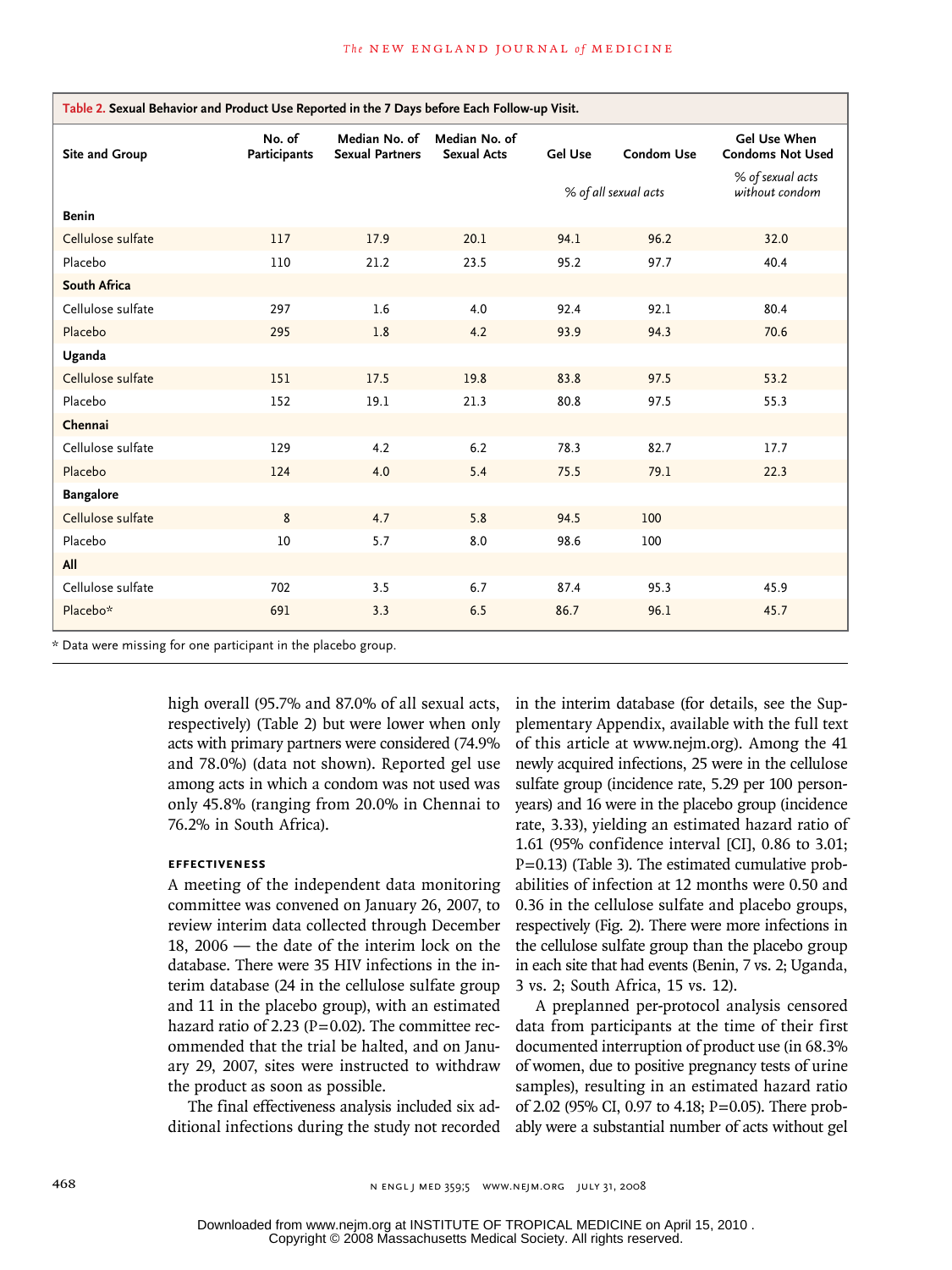| Table 3. Results of Primary and Secondary Analyses. |                                         |       |                        |       |                                                       |         |  |
|-----------------------------------------------------|-----------------------------------------|-------|------------------------|-------|-------------------------------------------------------|---------|--|
| <b>Event or Analysis</b>                            | <b>Cellulose Sulfate</b><br>$(N = 706)$ |       | Placebo<br>$(N = 692)$ |       | <b>Hazard Ratio for Cellulose</b><br>Sulfate (95% CI) | P Value |  |
|                                                     | no, with event                          | rate  | no. with event         | rate  |                                                       |         |  |
| <b>HIV</b>                                          |                                         |       |                        |       |                                                       |         |  |
| Primary                                             | 25                                      | 5.29  | 16                     | 3.33  | $1.61(0.86 - 3.01)$                                   | 0.13    |  |
| Per protocol                                        | 21                                      | 5.11  | 11                     | 2.59  | $2.02(0.97 - 4.18)$                                   | 0.05    |  |
| Interim*                                            | 24                                      | 6.75  | 11                     | 3.03  | $2.23(1.05 - 5.03)$                                   | 0.02    |  |
| STI <sup>+</sup>                                    |                                         |       |                        |       |                                                       |         |  |
| Gonorrhea                                           | 53                                      | 12.26 | 49                     | 11.08 | $1.10(0.74 - 1.62)$                                   | 0.63    |  |
| Chlamydia                                           | 37                                      | 8.47  | 52                     | 11.86 | $0.71(0.47-1.08)$                                     | 0.11    |  |
| Pregnancy <sup>+</sup>                              | 96                                      | 21.84 | 103                    | 23.13 | $0.95(0.72 - 1.26)$                                   | 0.74    |  |

\* The interim analysis of data for HIV infection was based on 648 participants in the cellulose sulfate group and 638 participants in the placebo group. The rate of events is the number per 100 person-years.

† Incidence data were based on the time to the first event.

use included in this analysis, however, since a reported compliance of less than 100% was not grounds for exclusion.

The rate of gonococcal infection was similar in the two groups (hazard ratio for cellulose sulfate, 1.10; 95% CI, 0.74 to 1.62). The rate of chlamydial infection was lower in the cellulose sulfate group than in the placebo group (hazard ratio, 0.71; 95% CI, 0.47 to 1.08), but this result was not significant ( $P=0.11$ ) (Table 3). Further exploratory analyses found no obvious differences between the two groups in pregnancy rates (incidence rates, 21.8 in the cellulose sulfate group and 23.1 in the placebo group;  $P=0.74$ ), in findings on examination, or in patterns of self-reported sexual acts, condom use, or gel use that would explain the results of potential increased risk found in the interim and per-protocol analyses. Adjustment for prespecified baseline covariates (including the presence or absence of a sexually transmitted infection detected at screening, previous pregnancy, anal sexual intercourse, condom use, and previous spermicide use, as well as the number of sexual partners) had a negligible effect on the estimate of effectiveness (hazard ratio, 1.64).

## **Adverse Events**

All adverse events were coded on the basis of the *Medical Dictionary for Regulatory Activities* (MedDRA), version 6.1. In total, 86.0% of women had one or more adverse events during follow-up, with no clinically important differences between the two groups. The most common adverse events were in-



fections and infestations, including bacterial vaginitis (46.8% of women), candidiasis (38.3%), respiratory tract infection (20.2%), malaria (14.1%), and genital infections (11.4%). Common noninfectious reproductive-system events included pruritus (8.4%), metrorrhagia (6.0%), and vaginal discharge (5.1%). The frequency of adverse events of the reproductive tract occurring in more than 1% of women are reported in Table 4.

There were 68 serious adverse events with onset on or before January 30, 2007 (none considered related to product use), with more events in the 3rd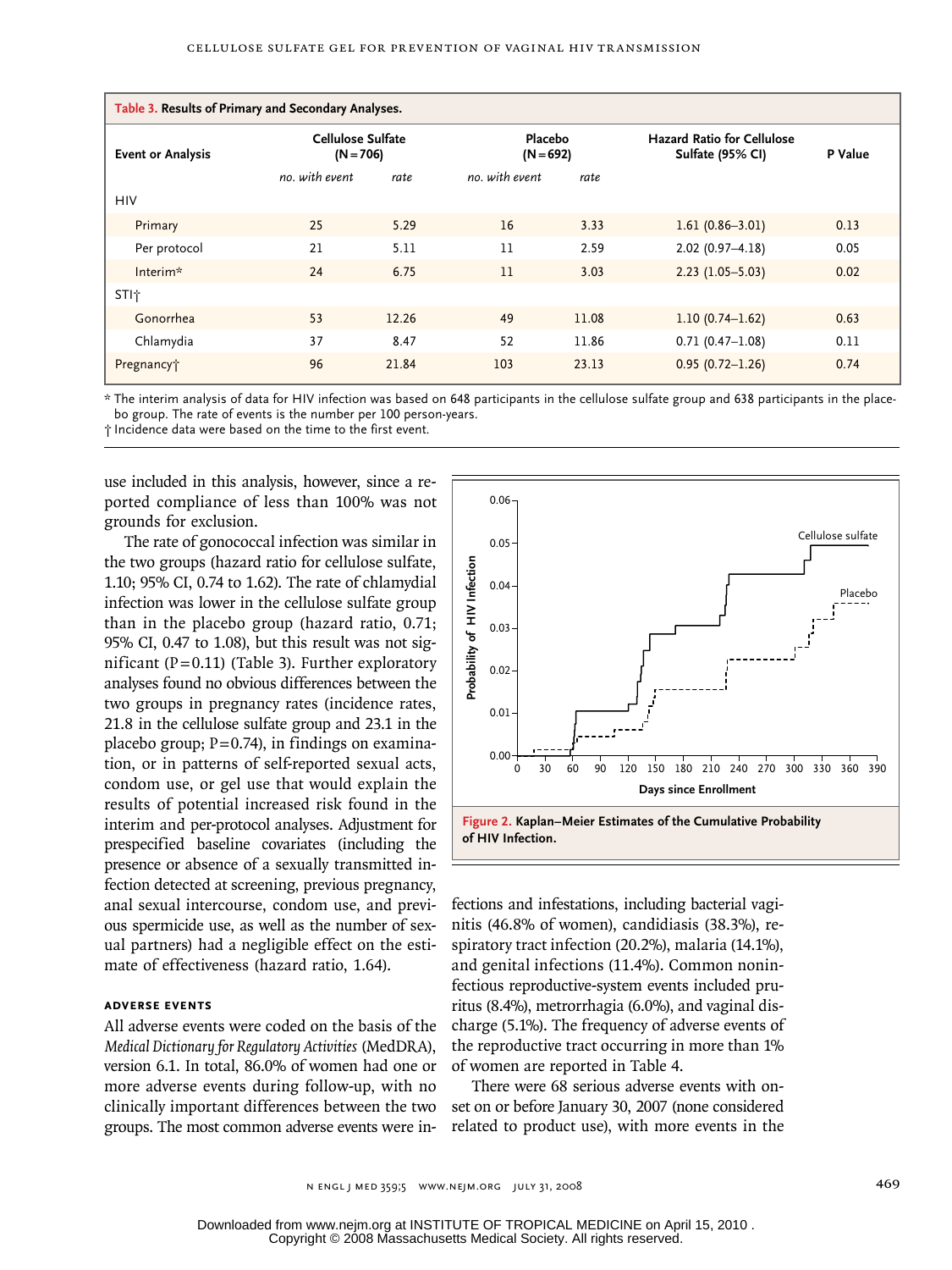| Table 4. Adverse Events of the Reproductive Tract That Occurred in at Least 1% of Participants.* |                             |                                  |                     |                                  |  |  |  |
|--------------------------------------------------------------------------------------------------|-----------------------------|----------------------------------|---------------------|----------------------------------|--|--|--|
| Event                                                                                            | Cellulose Sulfate (N = 706) |                                  | Placebo $(N = 692)$ |                                  |  |  |  |
|                                                                                                  | no. of events               | no. of women<br>with event $(%)$ | no. of events       | no. of women<br>with event $(%)$ |  |  |  |
| Infection or infestation                                                                         |                             |                                  |                     |                                  |  |  |  |
| Vaginitis, bacterial                                                                             | 496                         | 316(44.8)                        | 543                 | 339 (49.0)                       |  |  |  |
| Genital candidiasis                                                                              | 424                         | 259 (36.7)                       | 438                 | 276 (39.9)                       |  |  |  |
| Genital infection <sub>1</sub>                                                                   | 103                         | 83 (11.8)                        | 101                 | 77(11.1)                         |  |  |  |
| Cervicitis <sup>+</sup>                                                                          | 67                          | 39 (5.5)                         | 83                  | 52(7.5)                          |  |  |  |
| Pelvic inflammatory disease                                                                      | 49                          | 42 (5.9)                         | 49                  | 39(5.6)                          |  |  |  |
| Urinary tract infection                                                                          | 48                          | 39 (5.5)                         | 52                  | 40 (5.8)                         |  |  |  |
| Trichomoniasis                                                                                   | 38                          | 35(5.0)                          | 39                  | 34(4.9)                          |  |  |  |
| Syphilis                                                                                         | 7                           | 7(1.0)                           | 10                  | 10(1.4)                          |  |  |  |
| Herpes simplex                                                                                   | 8                           | 8(1.1)                           | 8                   | 8(1.2)                           |  |  |  |
| Condyloma acuminatum                                                                             | 9                           | 7(1.0)                           | $\overline{2}$      | 2(0.3)                           |  |  |  |
| <b>Other events</b>                                                                              |                             |                                  |                     |                                  |  |  |  |
| Genital pruritus, female                                                                         | 67                          | 62(8.8)                          | 60                  | 56(8.1)                          |  |  |  |
| Metrorrhagia                                                                                     | 46                          | 41(5.8)                          | 46                  | 43(6.2)                          |  |  |  |
| Vaginal discharge                                                                                | 46                          | 41 (5.8)                         | 33                  | 30(4.3)                          |  |  |  |
| Pelvic pain                                                                                      | 17                          | 17(2.4)                          | 17                  | 15(2.2)                          |  |  |  |
| Genital ulceration                                                                               | 11                          | 10(1.4)                          | 9                   | 8(1.2)                           |  |  |  |
| Menorrhagia                                                                                      | 8                           | 8(1.1)                           | 13                  | 10(1.4)                          |  |  |  |

\* Event categories are named with the preferred term of the *Medical Dictionary for Regulatory Activities,* version 6.1*.* † Diagnoses were based on a clinical examination (syndromic approach).

placebo group than in the cellulose sulfate group (40 vs. 28). The most common serious adverse events were abortion or abortion-related events (15 events) and pyrexia (11 events). There were three deaths, all in the cellulose sulfate group: one suicide, one homicide, and one death due to complications of uncontrolled hypertension.

# Discussion

On the basis of these results, cellulose sulfate gel has no role as an HIV prevention method. There was a higher rate of HIV acquisition in the cellulose sulfate group, although the result did not achieve statistical significance in the primary analysis. The suggestion of increased risk observed in a secondary per-protocol analysis must be viewed with caution, since data were censored on the basis of a postrandomization factor (product withdrawal) that could have been confounded with group assignment.

Given the contraceptive profile of cellulose lations. sulfate,<sup>14</sup> the nondifferential pregnancy rates im-

ply that adherence to gel use may have been low during sexual acts without condoms. This finding is in agreement with self-reported data indicating low rates of gel use (45.8%) for these high-risk acts, even though overall adherence was excellent (87.0%). Such a pattern of low adherence when condoms are not used would make it unlikely that an act-specific effect of cellulose sulfate gel (either harmful or protective) could have been detected, even if the trial had gone to completion. However, it does not preclude the possibility of an increased risk of HIV based on cumulative exposure to the product. On average, women in Benin and Uganda reported using gel two to three times per day for the duration of the study. This raises the question of whether effectiveness trials of coitally dependent microbicides should be done in two cohorts of women: one with a high coital frequency, to assess potential negative effects of high product exposure, and one with low coital frequency, to assess effectiveness in less–sexually-active popu-

Low adherence has been identified as a prob-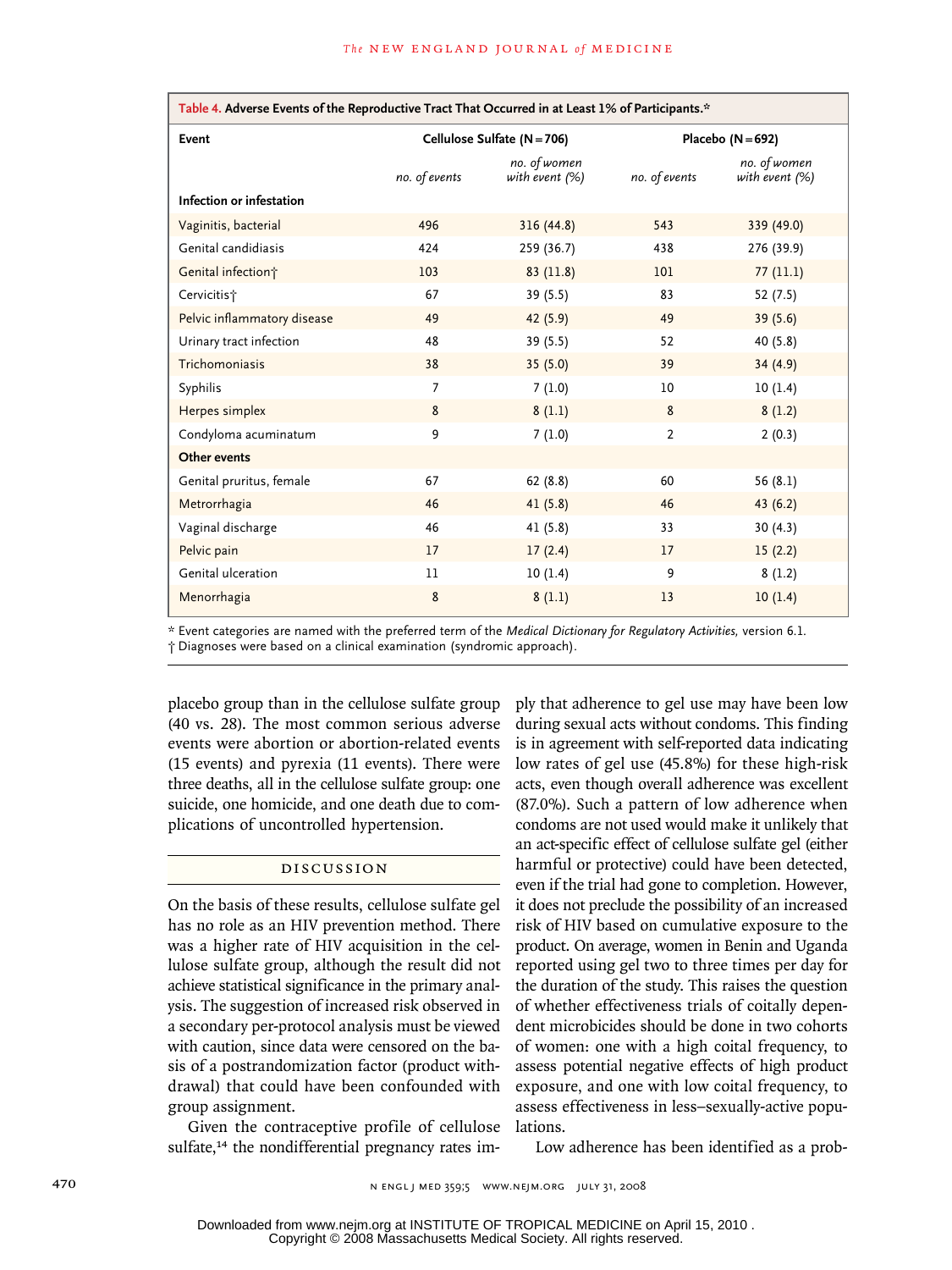lem in several HIV prevention trials. The Population Council could not rule out the possibility that the lack of a protective effect in their trial was due to poor adherence.18 The investigators of a recent trial assessing the effect of suppression of herpes simplex virus on HIV transmission also concluded that the lack of an effect may have been due to low adherence.19 A standard for assessing adherence has not yet been identified. Some advocate the use of directly observed therapy or related high-intensity adherence monitoring, whereas others are wary of the potential problems and limitations associated with such designs (e.g., confidentiality, participant travel, and increased trial costs). The Institute of Medicine's conclusion that directly observed therapy is not advisable in this context<sup>20</sup> raises additional doubts about the approach. Alternative vaginal delivery systems (e.g., antiretroviral drugs released from vaginal rings) may prove more beneficial in terms of monitoring and increasing adherence.

Neurath et al.<sup>21</sup> found decreased anti-HIV activity of polyanions in the presence of semen, but this does not explain the suggestion of increased risk that led to premature closure of the reported trial. Balzarini et al.<sup>22</sup> found that PRO2000 (another polyanion) may stimulate HIV capture, but it is not known whether this finding can be extrapolated to cellulose sulfate. A parallel phase 3 trial in Nigeria<sup>23</sup> among women using cellulose sulfate gel approximately once per day found a slightly higher infection rate in the placebo group, although the result was not significant.

Despite the disappointing outcome of this study and recently halted vaccine trials,<sup>24</sup> as well as the lack of a protective effect in other recently completed HIV prevention trials,<sup>18,25,26</sup> the search for HIV prevention methods that can be initiated by women must continue to help stem the tide of infection in highly vulnerable populations.

Supported by grants from the United States Agency for International Development and the Bill & Melinda Gates Foundation.

Presented in part at the International AIDS Society conference, Sydney, July 22–25, 2007.

No potential conflict of interest relevant to this article was reported.

We thank all the women who participated in the study, all the staff who worked on the study, and the members of the independent data monitoring committee, for their careful review of the interim data.

#### **Appendix**

In addition to the authors, the members of the Cellulose Sulfate Study Group are as follows: **CONRAD, Arlington, VA:** S. Murphy, L. Wahala, M. Callahan, H. Gabelnick; **Family Health International, Research Triangle Park, NC:** N. Acevedo, L. Johnson, K. Dube, L. Chalkley, F. Carayon-Lefebvre d'Hellencourt, S. Combes, M. Commins, E. Tolley, A. Corneli, M. Law, W. Rountree, L. Saylor; **Institute of Tropical Medicine, Antwerp, Belgium:** K. Fransen, G. Beelaert, S. Abdellati, M. Mangelschots, A. Buvé; **Bangalore, India, study site:**  *University of Manitoba, Winnipeg, Canada* — S. Moses, J. Blanchard; *St. John's Medical College, Bangalore, India* — R.G. Washington, R. Satyanarayana, K. Mendonca; **Benin study site:** *Centre Hospitalier Affilié Universitaire de Québec, Quebec, Canada* — I. Minani, M. Massinga Loembé; *Université d'Abomey-Calavi, Cotonou, Benin* — S. Anagonou; *Dispensaire Infections Sexuellement Transmissibles, Cotonou, Benin* — N. Geraldo; **Chen**nai, India, study site: Y.R. Gaitonde Center for AIDS Research and Education (Y.R.G. CARE), Chennai, India - A.K. Ganesh, S. Johnson, C.K. Vasudevan, K.G. Murugavel; **South Africa study site:** *Medical Research Council, Durban, South Africa* — V. Edward, E. Raju, R. Singh, U. Vasant, N. Khoza, S. Ganesh; **Uganda study site:** *Mulago Hospital, Makerere University, Kampala, Uganda* — C. Nakabiito, N. Nakintu, T. Tenywa, C. Musuuza, J. Nagganda, M. Nakimuli, B. Gati, J. Kagoda, R. Kaddu, G. Kintu, M. Luzze, C. Saunders.

#### **References**

**1.** UNAIDS. 2007 AIDS epidemic update. Geneva: Joint United Nations Programme on HIV/AIDS. (Accessed July 7, 2008, at http://www.unaids.org/en/ KnowledgeCentre/HIVData/EpiUpdate/ EpiUpdArchive/2007/default.asp.)

**2.** Auvert B, Taljaard D, Lagarde E, Sobngwi-Tambekou J, Sitta R, Puren A. Randomized, controlled intervention trial of male circumcision for reduction of HIV infection risk: the ANRS 1265 trial. PLoS Med 2005;2(11):e298. [Erratum, PLoS Med 2006;3(5)e298.]

**3.** Bailey RC, Moses S, Parker CB, et al. Male circumcision for HIV prevention in young men in Kisumu, Kenya: a randomised controlled trial. Lancet 2007;369:643-56. **4.** Gray RH, Kigozi G, Serwadda D, et al. Male circumcision for HIV prevention in men in Rakai, Uganda: a randomised trial. Lancet 2007;369:657-66.

**5.** Investigators' brochure: sodium cellulose sulfate 6% vaginal gel. Arlington, VA: CONRAD, 2007.

**6.** Saifuddin M, Doncel GF, Tsai L, Gettie A, Bhom R, Cheng-Mayer C. Intravaginal administration of 6% cellulose sulfate gel prevented systemic infection in rhesus macaques in a multiple dose R5/X4 SHIV vaginal challenge model. Presented at the Late Breaker Session, Microbicides 2008 Conference, Delhi, India, February 24–27, 2008.

**7.** Mauck C, Weiner DH, Ballagh S, et al. Single and multiple exposure tolerance study of cellulose sulfate gel: a Phase I safety and colposcopy study. Contraception 2001;64:383-91.

**8.** Doh AS, Ngoh N, Roddy R, Lai JJ, Lin-

ton K, Mauck C. Safety and acceptability of 6% cellulose sulfate vaginal gel applied four times per day for 14 days. Contraception 2007;76:245-9.

**9.** Malonza IM, Mirembe F, Nakabiito C, et al. Expanded Phase I safety and acceptability study of 6% cellulose sulfate vaginal gel. AIDS 2005;19:2157-63.

**10.** El-Sadr WM, Mayer KH, Maslankowski L, et al. Safety and acceptability of cellulose sulfate as a vaginal microbicide in HIV-infected women. AIDS 2006;20:1109-16.

**11.** Schwartz JL, Mauck C, Lai JJ, et al. Fourteen-day safety and acceptability study 6% cellulose sulfate gel: a randomized double-blind Phase I safety study. Contraception 2006;74:133-40.

**12.** Mauck C, Frezieres R, Walsh T, Rober-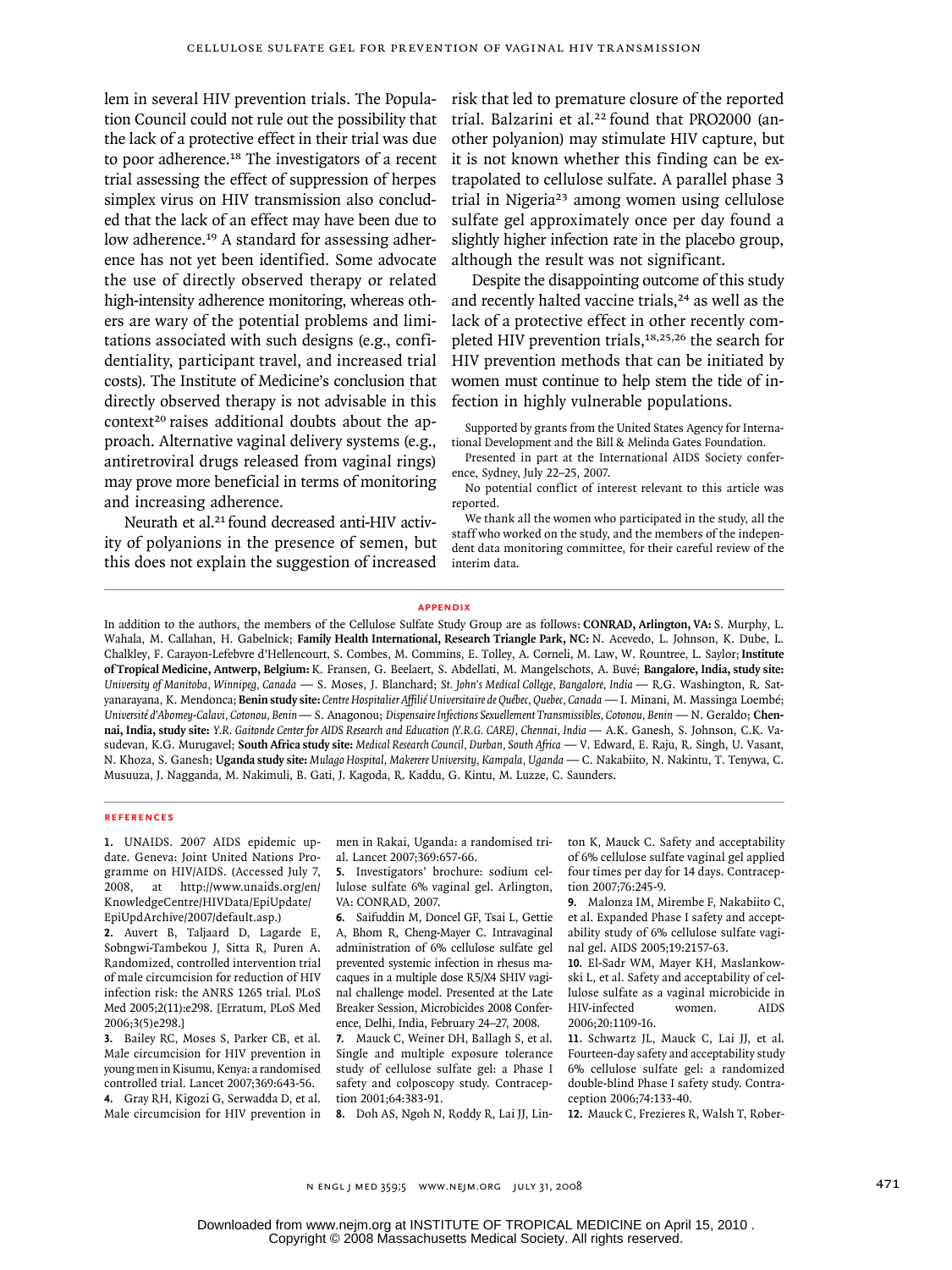geau K, Callahan M. Cellulose sulfate: tolerance and acceptability of penile application. Contraception 2001;64:377-81. **13.** Jespers V, Buvé A, Van Damme L. Safety trial of the vaginal microbicide cellulose sulfate gel in HIV-positive men. Sex Transm Dis 2007;34:519-22.

**14.** Mauck CK, Frezieres RG, Walsh TL, Peacock K, Schwartz JL, Callahan MM. Noncomparative contraceptive efficacy trial of cellulose sulfate gel. Obstet Gynecol 2008;111:739-46.

**15.** Tien D, Schnaare RL, Kang F, et al. In vitro and in vivo characterization of a potential universal placebo designed for use in vaginal microbicide clinical trials. AIDS Res Hum Retroviruses 2005;21:845-53.

**16.** Lan KKG, DeMets DL. Discrete sequential boundaries for clinical trials. Biometrika 1983;70:659-63.

**17.** O'Brien PC, Fleming TR. A multiple testing procedure for clinical trials. Biometrics 1979;35:549-56.

**18.** Johansson E. Results of phase III Car-

raguard trial. Presented at the Microbicides 2008 Conference, Delhi, India, February 24–27, 2008.

**19.** Watson-Jones D, Weiss HA, Rusizoka M, et al. Effect of herpes simplex suppression on incidence of HIV among women in Tanzania. N Engl J Med 2008;358:1560- 71.

**20.** Institute of Medicine. Methodological challenges in biomedical HIV prevention trials. Washington, DC: The National Academies Press, 2008.

**21.** Neurath AR, Strick N, Li YY. Role of seminal plasma in the anti-HIV-1 activity of candidate microbicides. BMC Infect Dis 2006;6:150.

**22.** Balzarini J, Van Herrewege Y, Vermeire K, Vanham G, Schols D. Carbohydrate-binding agents efficiently prevent dendritic cell-specific intercellular adhesion molecule-3-grabbing nonintegrin (DC-SIGN)-directed HIV-1 transmission to T lymphocytes. Mol Pharmacol 2007;71:3-11.

**23.** Halpern V, Wang L, Obunge O, et al. Effectiveness of cellulose sulfate gel for prevention of HIV: results of the phase III trial in Nigeria. Presented at the Late Breaker Session of the 4th IAS Conference on HIV Pathogenesis, Treatment and Prevention, Sydney, July 22–25, 2007. abstract.

**24.** Steinbrook R. One step forward, two steps back — will there ever be an AIDS vaccine? N Engl J Med 2007;357:2653-5.

**25.** Padian NS, van der Straten A, Ramjee G, et al. Diaphragm and lubricant gel for prevention of HIV acquisition in southern African women: a randomised controlled trial. Lancet 2007;370:251-61.

**26.** Celum C, Wald A, Hughes J, et al. HSV-2 suppressive therapy for prevention of HIV acquisition: results of HPTN 039. Presented at the 15th Conference on Retroviruses and Opportunistic Infections, Boston, February 3–6, 2008. abstract. *Copyright © 2008 Massachusetts Medical Society.*

#### *journal* **editorial fellow**

The *Journal*'s editorial office invites applications for a one-year research fellowship beginning in July 2009 from individuals at any stage of training. The editorial fellow will work on *Journal* projects and will participate in the day-to-day editorial activities of the *Journal*  but is expected in addition to have his or her own independent projects. Please send curriculum vitae and research interests to the Editor-in-Chief, 10 Shattuck St., Boston, MA 02115 (fax, 617-739-9864), by September 30, 2008.